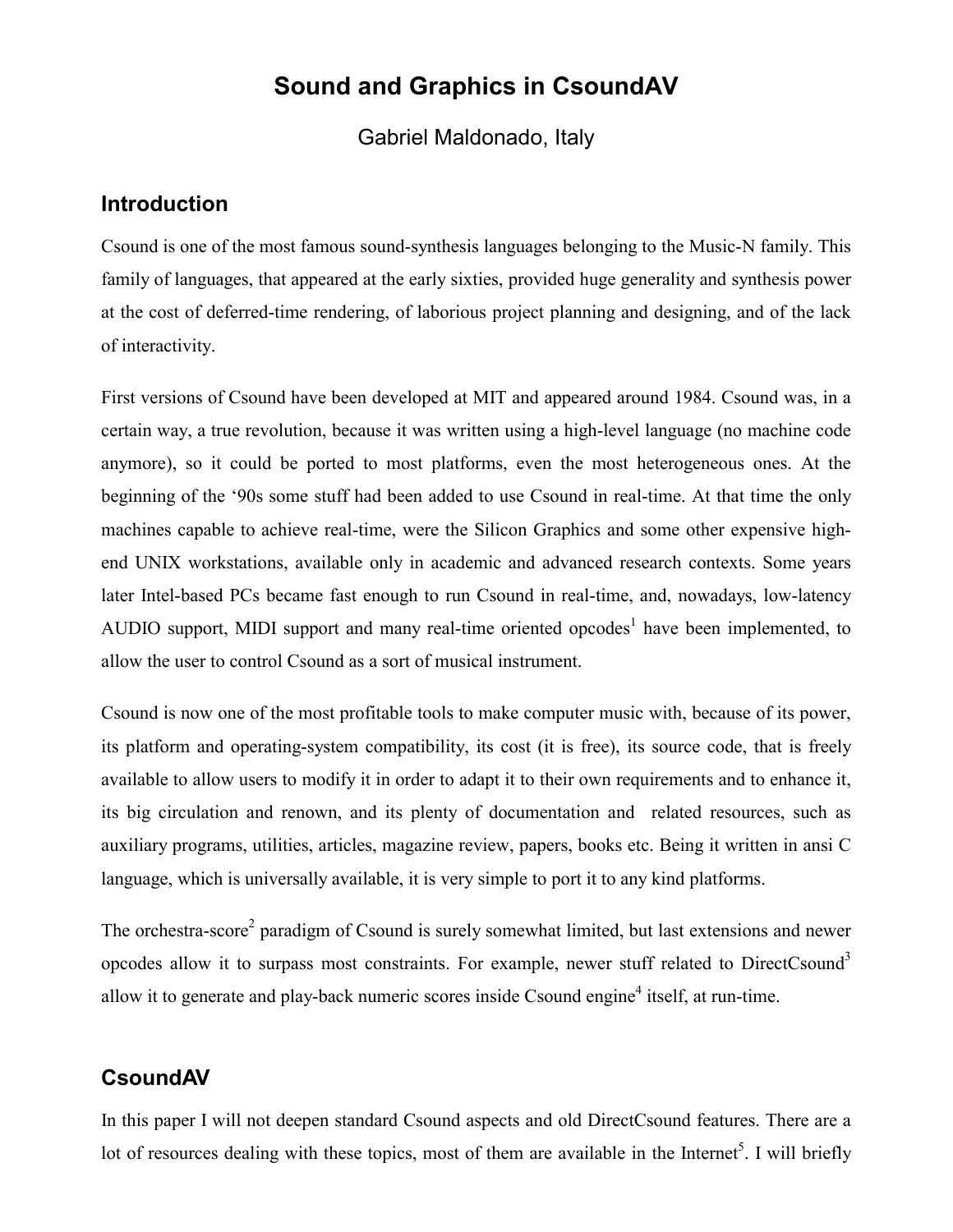touch only new CsoundAV features, particularly graphics-related stuff.

CsoundAV is the new name given to latest versions of DirectCsound. "DirectCsound" naming will not be used anymore. For anybody already knowing DirectCsound, it should be clear that **all its features are still present** in CsoundAV.



*CsoundAV* (AV standing for Audio-Video), is a major extension of DirectCsound. CsoundAV supports real-time computer graphics in both 2 and 3 dimensions, basing on OpenGL. It contains a numerous set of opcodes specific to OpenGL and graphic generation control. An additional engine (alongside normal audio engine) is provided to

support real-time graphic. This engine works at a new rate (different from Csound k-rate) called **frame-rate**. This rate can be fixed or variable and can be specified and managed by means of special opcodes.

CsoundAV provide the following features (not present in Public Csound nor in previous DirectCsound versions):

- Low-level OpenGL API-wrapping
- middle-level and glu-related opcodes
- High-level OpenGL opcodes
- Flow of control for graphic engine
- Frame-rate math operators
- Frame-rate vector operators
- Frame-rate signal generators
- Video-related
- Pixel-based image processing
- Data output of spectral opcodes
- Recording k-rate signals into tables and playback them
- traverse a sequence of multi-parametrized events
- Send a single trigger signal to different outputs, according to a user-defined scheme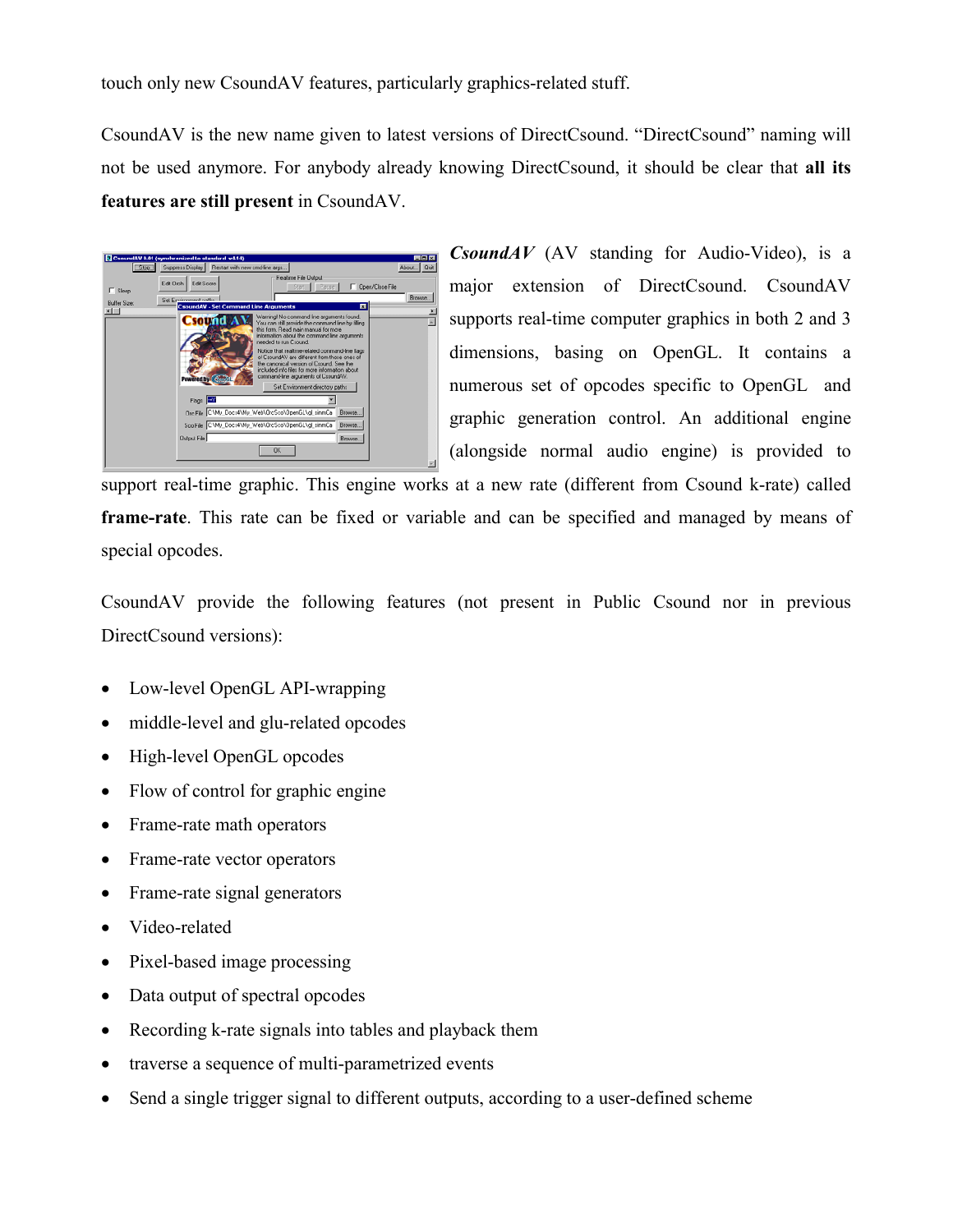

*Low-level OpenGL API wrapping* allows to call most OpenGL function from within Csound. This allows the huge graphic power of OpenGL to be merged with Csound control signals and its scheduling capabilities. Actually, it is possible to play notes that not only produce sound, but can also generate two or three-dimensional graphics.

*Graphic engine setup-related opcodes* allow the user to define the insertion positions of OpenGL instruction blocks inside instruction loop chain of graphic engine. This means that the sequential

order of instructions processed by graphic engine is under user control. So, even when two Csound notes are activated at different times, user is allowed to decide that some OpenGL instructions will be inserted before than other ones belonging to a concurrent note of a different instrument, and other instructions will be inserted later. This is very important, because OpenGL is a state-machine, i.e. subsequent



instruction behavior depends on the state affected by previous instructions. Practically, this allows, among other things, to insert/remove entire animated-graphics scenes having different status settings independently from the fact they are concurrent or subsequent (in the same way of audio notes, that can be played in succession or within chords), taking it into account the precedence of OpenGL instructions belonging to different instruments. User is able to define this precedence. This feature is made possible by means of special opcodes that delimit instruction blocks and allow to set the precedence of blocks themselves inside a single Csound instrument.

This group of opcodes allow the user to decide to change graphic output frames automatically (in this case the user only has to set the frame-rate) or under his/her control (in this case the user has to call each frame drawing explicitly, by a special opcode).



*Middle-level graphic opcodes* implement API wrapping of most GL Utility Library (GLU) functions.

*High-level graphic opcodes* implement some GLUT API function wapping and the visualization of text strings made up of three-dimensional fonts.

*Flow of control opcodes* allow to define loops and *if-then-else* control flow of graphic-related instructions.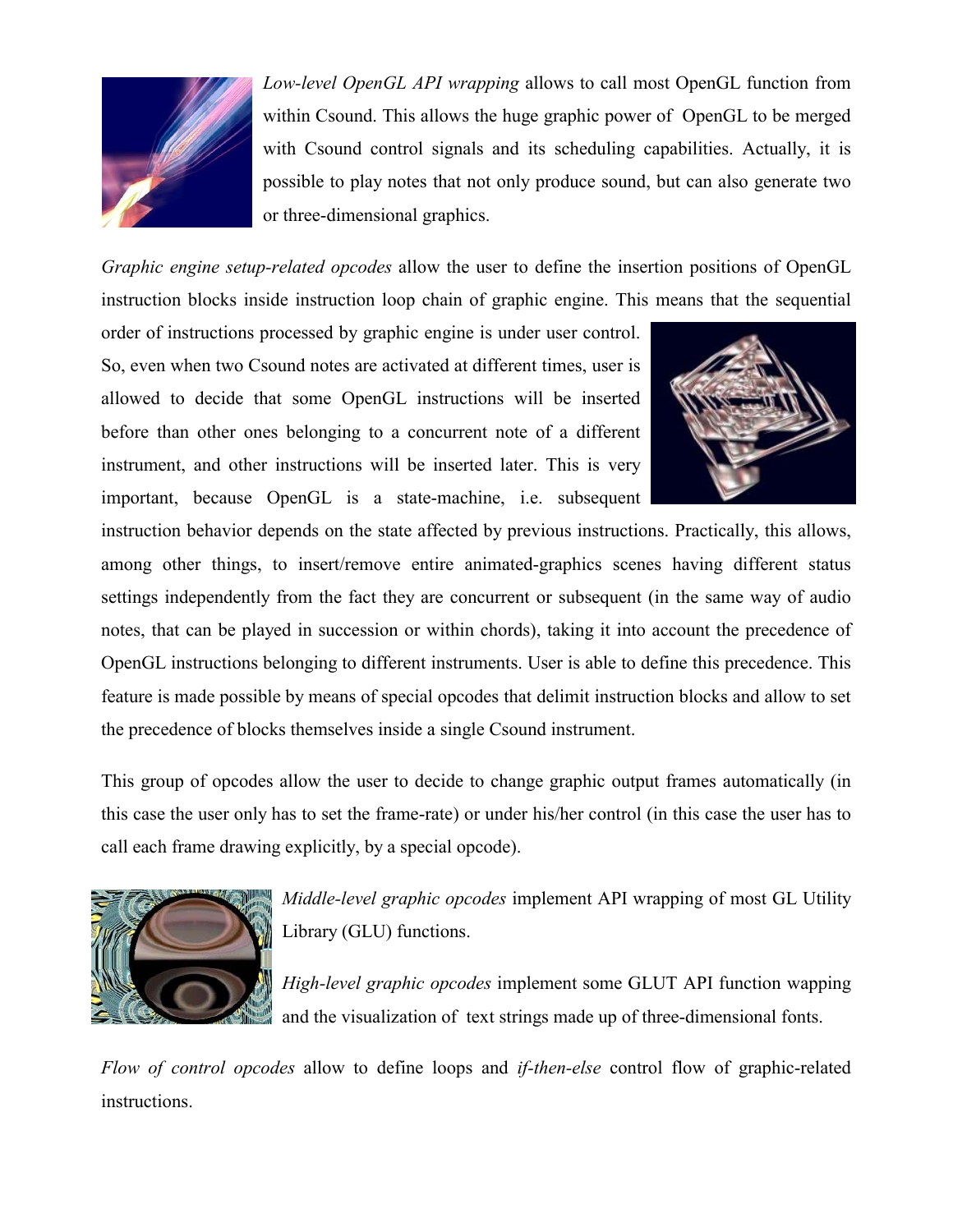*Frame-rate math operators*, *vector operators* and *signal generators* are opcodes that operate at frame-rate but don't affect graphic output directly. They are used to calculate, generate or modify signals that are connected to the inlets of OpenGL-related opcodes, instead.



*Video-related opcodes* allow to convert AVI file output into time-variant texturemapping objects. There is also the possibility to capture real-time video via

camcorders or other devices and convert it directly into time-

variant texture-mapping objects.

*Pixel-based image opcodes* allow loading pix-map image into OpenGL texture objects and processing pix-map images on pixel basis (for example to



modify RGB-alpha gain, filter, convolve, or to apply arithmetic operations to a couple of images). The final result can be converted into a texture-mapping object. Furthermore image data can be used to generate or control audio by scanning pixel data themselves.

Output of *spectral opcodes* (such as "*spectrum*") can now be *copied into a table*, in order to allow



to access its data by Csound opcodes that don't handle *w-type* data. This allows, among the other things, to use the variant spectrum data of an audio signal to control real-time graphics motion.

CsoundAV contains two opcodes that allow to *record* control-rate signals by storing them into tables and to *playback* them when the user decides to do it. This permits, among the other things, to have a sort of "middle-term-memory" of real-time generation data, that can be used to supply generative music with a coherent compositional structure. Actually *trigger signals* are in all respects control-signal and can be recorded/played-back too. So note events can be recorded and scheduled back too.

Two special opcodes, named *vphaseseg* and *GLvphaseseg* allow one-dimensional *HVS* (Hyper-Vectorial Synthesis) from within Csound, without using any other external program.

Two special opcodes, named allow to load and render *three-dimensional woman models* generated by Prof. Celestino Soddu and to apply some transformation on their elements.

CsoundAV is free and will be soon available at the Internet at the following web site for download:

#### *http://web.tiscalinet.it/G-Maldonado*